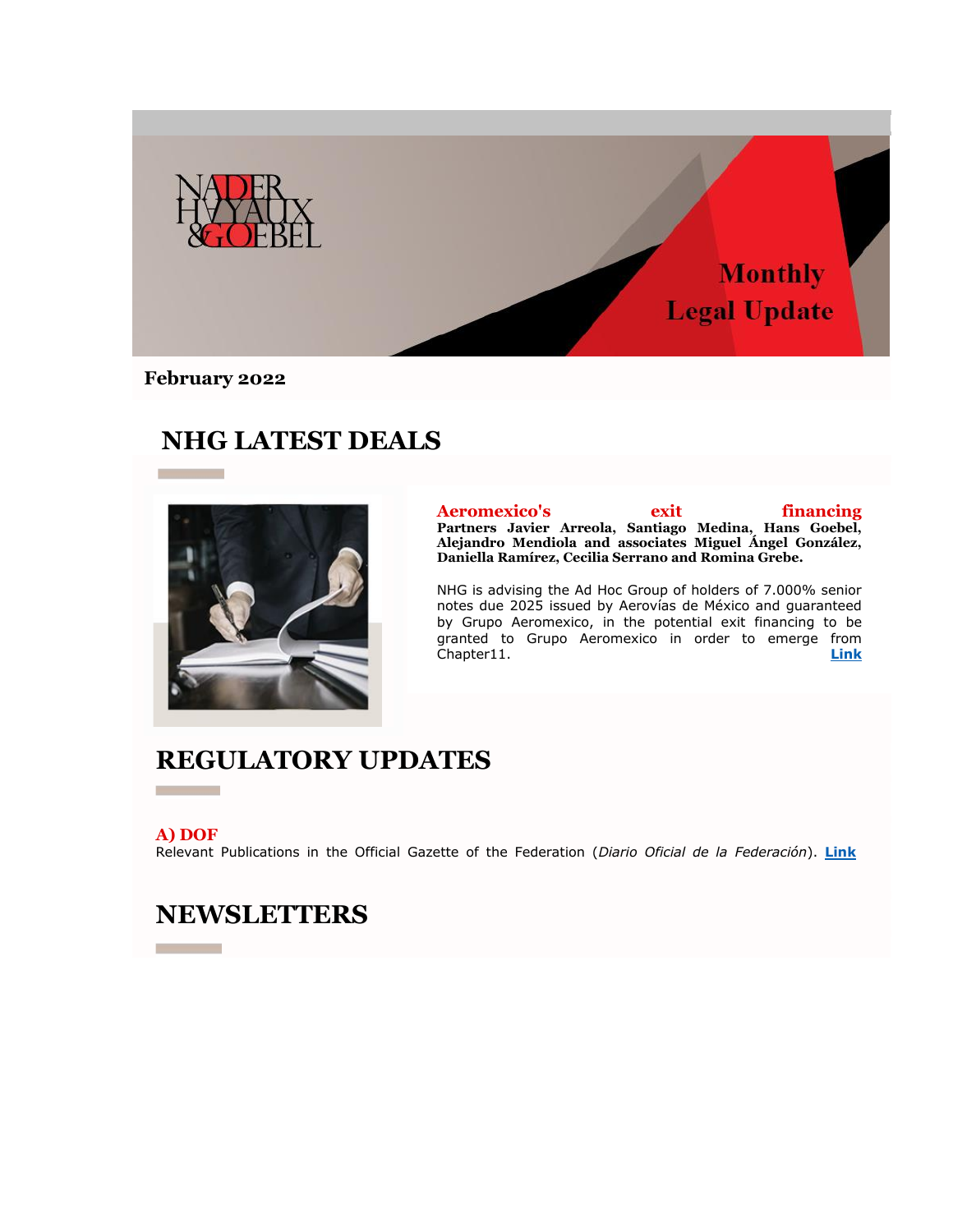

**New investigation in the industrial gases market within the Mexican territory Partner Alejandro Mendiola**

NHG announced the launch of a cartel investigation by the Antitrust Commision in the integration, installation, maintenance and commercialization of equipment, accessories and spare parts for use in the industrial gases market, which might result in severe fines. **[Link](https://nhg335.lt.acemlnb.com/Prod/link-tracker?notrack=1&redirectUrl=aHR0cHMlM0ElMkYlMkZ3d3cubmhnLm14JTJGZW5fZ2IlMkZuZXctaW52ZXN0aWdhdGlvbi1pbi10aGUtaW5kdXN0cmlhbC1nYXNlcy1tYXJrZXQtd2l0aGluLXRoZS1tZXhpY2FuLXRlcnJpdG9yeSUyRg==&sig=AGFAK9uW4PRZEfPoeqSrmj1nr3Uer5A2tQdBuByV3BZh&iat=1654802770&a=%7C%7C25487300%7C%7C&account=nhg335%2Eactivehosted%2Ecom&email=sf%2FV9l4ieKNMOZdeVagRzQ%3D%3D&s=ccd1870a579f2011876aca44733daec7&i=163A236A6A1670)**

# **SPECIALIZED PUBLICATIONS**



**Private Equity Comparative Guide (Legal 500) Partners Hans Goebel, Héctor Arangua and Adalberto Valadez, and associate Miguel Ángel González**  NHG contributed to the Mexican Private Equity 2022 Q&A, published by Legal 500 with an overview of the laws and regulations applicable in the market. **[Link](https://nhg335.lt.acemlnb.com/Prod/link-tracker?notrack=1&redirectUrl=aHR0cHMlM0ElMkYlMkZ3d3cubGVnYWw1MDAuY29tJTJGZ3VpZGVzJTJGY2hhcHRlciUyRm1leGljby1wcml2YXRlLWVxdWl0eSUyRg==&sig=92toKyDHtxzWP3E3oEykEPJX8J6b9g9rDyAUV9uSj1av&iat=1654802770&a=%7C%7C25487300%7C%7C&account=nhg335%2Eactivehosted%2Ecom&email=sf%2FV9l4ieKNMOZdeVagRzQ%3D%3D&s=ccd1870a579f2011876aca44733daec7&i=163A236A6A1671)**

| Implications of late payment of insurance |          |  |                   |  |              |
|-------------------------------------------|----------|--|-------------------|--|--------------|
| premiums                                  | (Revista |  | <b>Industrial</b> |  | Legal)       |
| Associate                                 | María    |  | Andrea            |  | <b>Ysusi</b> |

NHG contributed to Revista Industrial Legal an insight of the new implications for the late payment of insurance premiums. **[Link](https://nhg335.lt.acemlnb.com/Prod/link-tracker?notrack=1&redirectUrl=aHR0cHMlM0ElMkYlMkZ3d3cuZmxpcHNuYWNrLmNvbSUyRmNlamNoaWxlJTJGaW5kdXN0cmlhLWxlZ2FsLW14LXZvbC00LWVuZS0yMDIyLWM1MnphODMxY2klMkZmdWxsLXZpZXcuaHRtbA==&sig=8iDzBN2kZuH8F7AehQ6zFvcr8sPpBP7LNkX5NacV7fTW&iat=1654802770&a=%7C%7C25487300%7C%7C&account=nhg335%2Eactivehosted%2Ecom&email=sf%2FV9l4ieKNMOZdeVagRzQ%3D%3D&s=ccd1870a579f2011876aca44733daec7&i=163A236A6A1672)**

## **NHG BREAKING NEWS**



### **Fintech trends in 2022 and outlook webinar**

**Nader, Hayaux & Goebel, The Organizing Committee of the Sandbox Challenge 2.0, British Embassy in Mexico, DAI and the Distrito Emprendedor**

We are delighted to invite you, next Wednesday, February 16 at 11:00 a.m. (CST Mexico City time), to the "Fintech trends in 2022 and outlook" webinar, to learn the latest trends, opportunities and insights for the coming years from industry's expert players. **[Register here](https://nhg335.lt.acemlnb.com/Prod/link-tracker?notrack=1&redirectUrl=aHR0cHMlM0ElMkYlMkZtYWlsdHJhY2suaW8lMkZ0cmFjZSUyRmxpbmslMkY2YzY0NDBhYWRlMTA4ZDY3NTQ5ZGUxZDY5MTBmNWFhZDE5ZDhkZTE2JTNGdXJsJTNEaHR0cCUyNTNBJTI1MkYlMjUyRkJpdC5seSUyNTJGM2d4T3JPaiUyNnVzZXJJZCUzRDU3OTA0MjIlMjZzaWduYXR1cmUlM0RkOTRjYzkxM2VhNzU0ZmQ5&sig=7fQ16ovtnWCnJfvPPuMhz9JokSNuVaWmP9wDJt49XmTZ&iat=1654802770&a=%7C%7C25487300%7C%7C&account=nhg335%2Eactivehosted%2Ecom&email=sf%2FV9l4ieKNMOZdeVagRzQ%3D%3D&s=ccd1870a579f2011876aca44733daec7&i=163A236A6A1673)** here here here here here here

**Climate Governance in Boards Yves Hayaux du Tilly, Chapter Zero Mexico and BIVAMX**

We invite you next Wednesday, February 16 at 17:00hrs, to the launch event of the alliance between Chapter Zero Mexico and